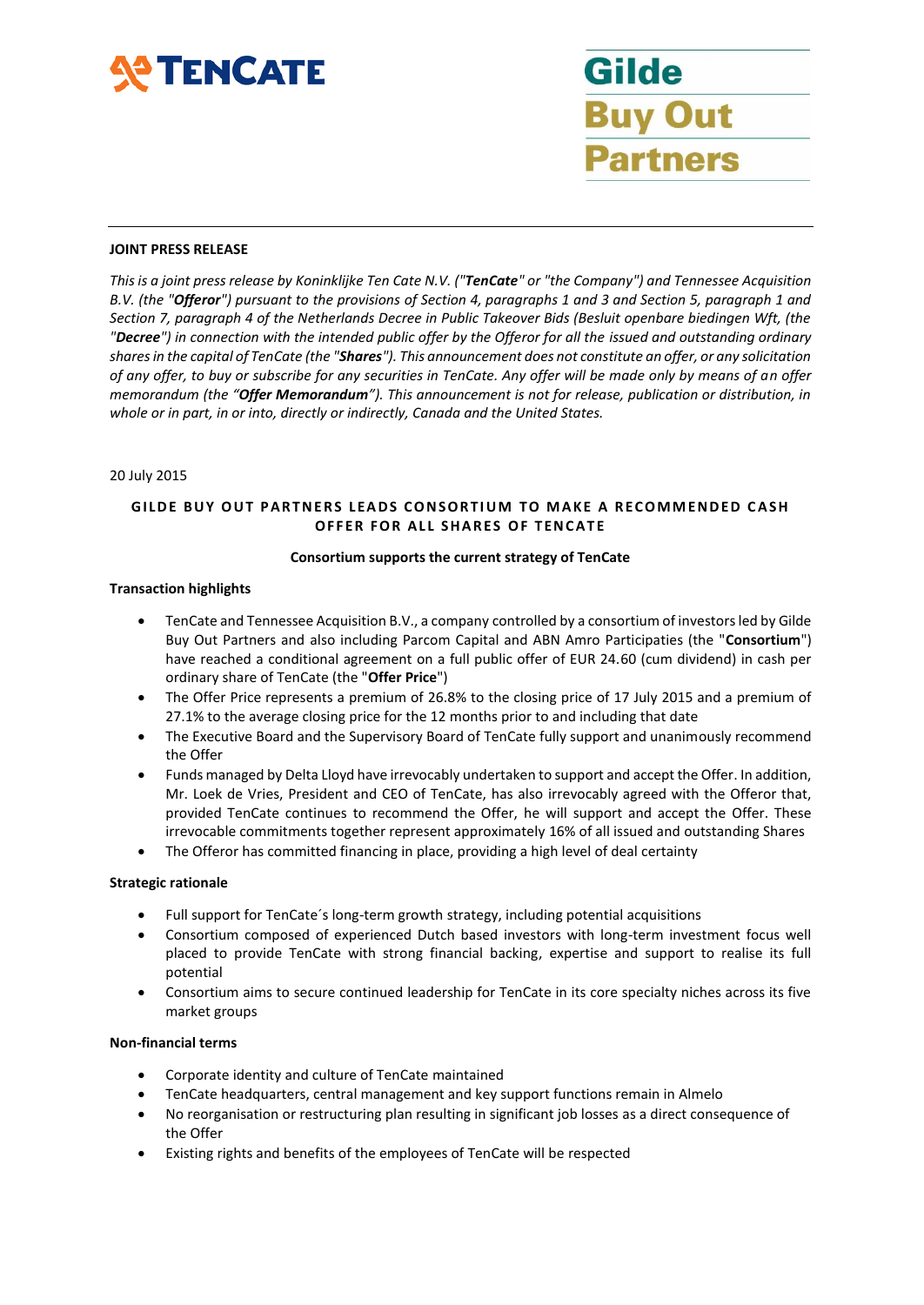**Almelo/Utrecht, 20 July 2015 – Royal Ten Cate N.V. and Tennessee Acquisition B.V., a company controlled by a consortium of investors led by Gilde Buy Out Partners and also including Parcom Capital and ABN Amro Participaties, today jointly announce that they have reached conditional agreement on an intended recommended full public offer for TenCate of EUR 24.60 (cum dividend) in cash per ordinary share of TenCate, subject to customary conditions (the** *"***Offer***"***). The Offer Price represents a premium of 26.8% to the closing price of 17 July 2015, and a premium of 27.1% to the average closing price for the 12 months prior to and including that date.**

Loek de Vries, President and Chief Executive Officer of TenCate, said: "*This offer represents positive news for all stakeholders involved in our company. Both our employees and our customers will benefit from the longer-term horizon the consortium will bring. There is a clear commitment to support our strategy, which means we can invest in our product-market-technology combinations, thereby further strengthening our leading market positions. In addition, we can continue our buy and build approach and we will benefit from the capabilities, experience and financial support of our new shareholders. Last but not least, the offer represents a fair price for our existing shareholders. The boards consider the offer to be in the best interest of TenCate and we therefore fully support and unanimously recommend the offer".*

Hein Ploegmakers, Partner at Gilde said: *"The Consortium has great respect for the longstanding heritage of TenCate covering over 300 years of history. TenCate's market groups hold leadership positions in a number of high growth, specialised niche markets and we aim to support each of them the best we can. Together with our co-investors Parcom Capital and ABN Amro Participaties, we are delighted at the prospect of working with TenCate management and supporting them in the next stage of the Company's development."*

### **Strategic rationale**

TenCate considers this intended transaction to be a compelling Offer for all the Company's stakeholders.

The combination of the Offeror and TenCate will help the TenCate group (the "**Group**") realise its business strategy, allowing it to improve and invest in the existing five market groups (Protective Fabrics, Advanced Composites, Advanced Armour, Geosynthetics and Grass) and, as part of an effective buy & build strategy, to strengthen these market groups further through acquisitions.

With a focussed shareholder consortium as its controlling shareholder base, TenCate will have ample access to liquidity for long term value enhancement of the business. This focus on value creation will also benefit commercial relationships through product development and innovations.

The Consortium will bring extensive experience and a strong track record of supporting management teams in the execution of their business plans. The members of the Consortium have a clear understanding of the markets in which the Group operates.

#### **Support and recommendation from the Executive Board and the Supervisory Board**

Throughout the process, TenCate's executive board (the "**Executive Board**") and supervisory board (the "**Supervisory Board**", and together with the Executive Board the "**Boards**") have met on a frequent basis to discuss the progress of the discussions with the Offeror and the key decisions in connection therewith.

The Boards have received extensive financial and legal advice and have given careful consideration to all aspects of the Offer, including strategic, financial, operational and social points of view.

After due and careful consideration, both the Executive Board and the Supervisory Board are of the opinion that the Offeror makes a compelling Offer representing a fair price and attractive premium to TenCate's shareholders, as well as favourable non-financial terms. The Boards consider the Offer in the best interest of TenCate and all its stakeholders, also including employees, governmental organisations, customers, suppliers and R&D partners.

Rabobank has issued a fairness opinion to the Executive Board and the Supervisory Board, and NIBC Bank has issued a fairness opinion to the Supervisory Board. Both have opined that the Offer Price is fair, from a financial point of view, to the shareholders.

Taking all these considerations into account, both the Executive Board and the Supervisory Board fully support and unanimously recommend the Offer for acceptance to the Shareholders.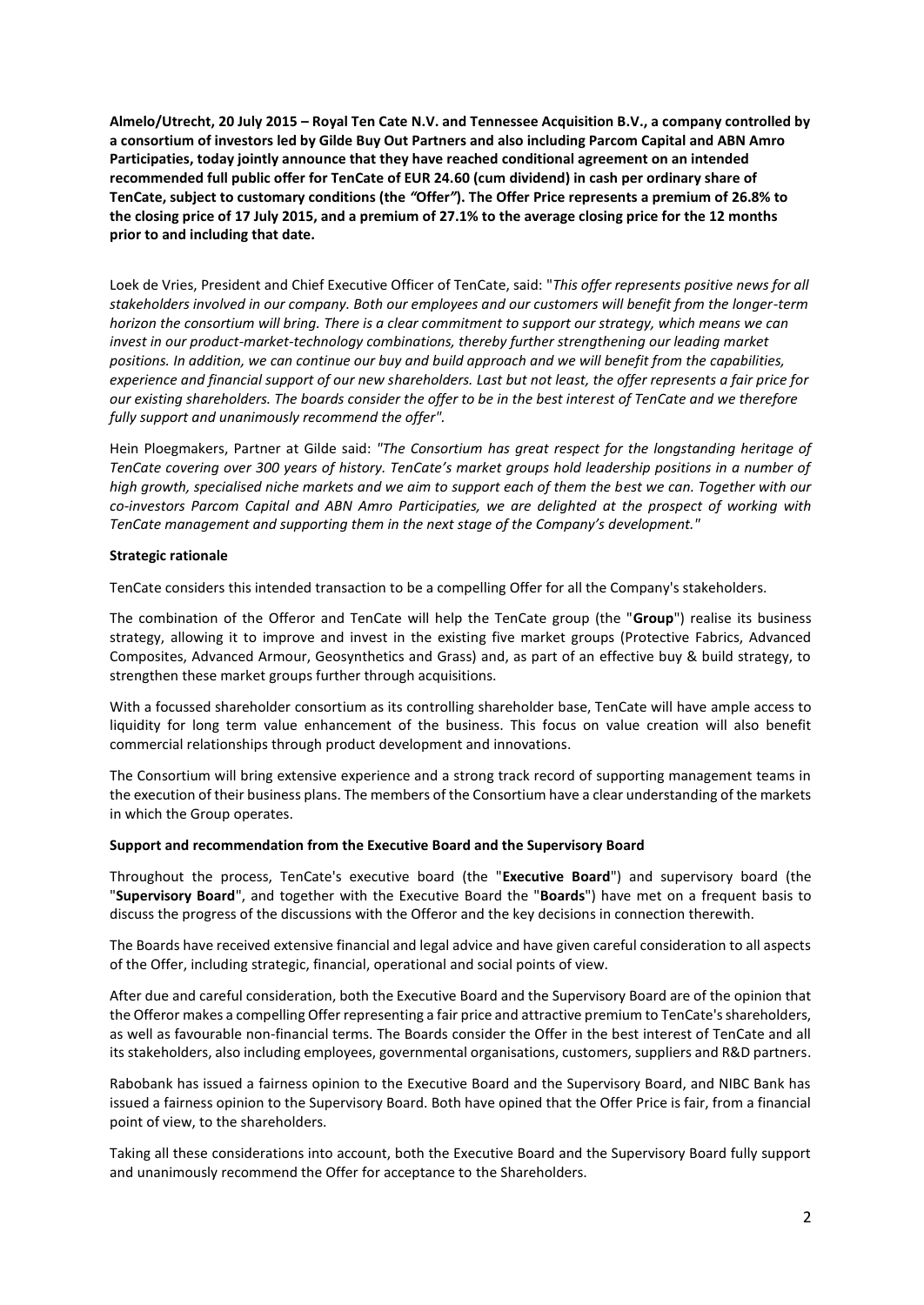A steering committee comprising the members of the Executive Board and certain members from the Supervisory Board together with TenCate's financial and legal advisors ("**Steering Committee**") was formed at the start of the process. The Steering Committee reviewed the indicative offer and discussed the terms of the Offer with the Offeror.

During the process, a potential conflict of interest arose in relation to one member of the Supervisory Board, Mr. Egbert ten Cate. Mr. Ten Cate then withdrew from the Steering Committee and did not participate in the discussions and decision-making process regarding the Offer within the Supervisory Board. Once the members of the Executive Board started discussing terms of continued involvement after settlement of the Offer with the Offeror, they withdrew from the Steering Committee and no longer participated in the negotiations of a conditional agreement with the Offeror regarding the Offer.

## **Irrevocable undertakings, investment by Board members**

Delta Lloyd Deelnemingen Fonds N.V., Delta Lloyd Levensverzekeringen N.V. and Delta Lloyd L European Participation Fund have irrevocably undertaken to support and accept the Offer. In addition, Mr. Loek de Vries, President and CEO of TenCate, has also irrevocably agreed with the Offeror that, provided TenCate continues to recommend the Offer, he will support and accept the Offer. These irrevocable commitments together represent approximately 16% of all issued and outstanding Shares.

In accordance with the applicable public offer rules, any information shared with these major shareholders about the Offer shall, if not published prior to the Offer Memorandum being made generally available, be included in the Offer Memorandum in respect of the Offer (if and when issued) and these major shareholders will tender their Shares on the same terms and conditions as the other shareholders.

In addition, Mr. Loek de Vries, President and CEO of TenCate, has agreed with the Offeror that he will invest part of the proceeds of the Offer received by him in his capacity as TenCate shareholder in the capital of an affiliate of the Offeror following settlement of the Offer.

Furthermore an investment company of the Ten Cate family has agreed with the Offeror to invest in the capital of an affiliate of the Offeror following settlement of the Offer.

#### **Corporate governance**

TenCate and the Offeror have agreed that following settlement of the Offer, TenCate will continue to voluntarily apply the mitigated structure regime for large companies (*gemitigeerd structuurregime*).

The Supervisory Board will comprise of five members of which three new members will be nominated by the Offeror. The two continuing members of the Supervisory Board will need to remain independent as meant in the Dutch Corporate Governance Code until the earlier of (i) three years after the settlement date of the Offer, and (ii) the moment that TenCate no longer has any minority shareholders. Mr Jan Hovers and Mr Egbert ten Cate will continue as member of the Supervisory Board following settlement of the Offer (the "**Continuing Members**").

The current members of the Executive Board shall upon settlement of the Offer continue to serve as members of the Executive Board.

### **Non-financial covenants**

The Offeror values the interests of all stakeholders of TenCate, including shareholders, employees, governmental organisations, customers, suppliers, R&D partners and others, and recognises the corporate identity of TenCate based on a legacy built up over more than three centuries. Therefore, the Offeror has agreed certain nonfinancial covenants with regard to the strategy, structure and governance, financing, minority shareholders, employees, as well as other matters, including that:

- TenCate will remain a separate legal entity and will remain the holding company of the Group and its operations from time to time, with headquarters, central management and key support functions in Almelo
- the "TenCate" brand will remain a key aspect of TenCate's branding and marketing strategy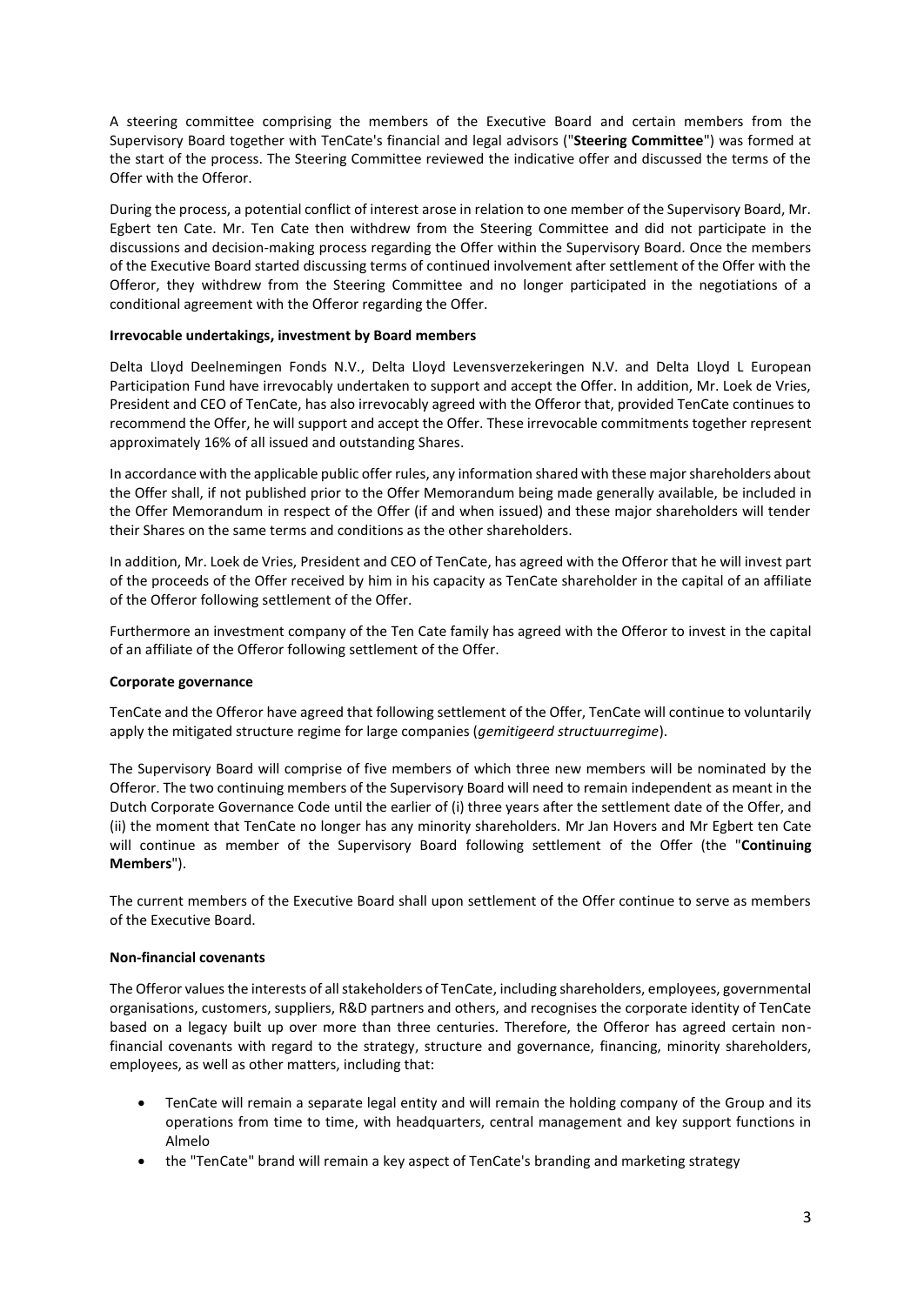- the Group will remain prudently financed to safeguard the continuity of the business and the execution of the business strategy
- no substantial part of the Group will be divested
- in relation to employees:
- o the Offeror will respect and aim to maintain TenCate's culture of excellence, which requires highly talented employees and employees will be appropriately trained and provided with clear career progression
	- o the arrangements with TenCate's works councils and relevant trade unions will be respected
	- $\circ$  the rights and benefits of the employees of TenCate's group under their individual employment agreements, collective labour agreements and social plans will be respected
	- o the pension arrangements between TenCate and Stichting Pensioenfonds Koninklijke Ten Cate and non-Dutch pension-service providers as disclosed by TenCate to the Offeror will be respected
	- o there will be no reorganization or restructuring plan resulting in significant job losses in any country in which TenCate operates, taking into account the total number of employees of TenCate in that country, as a direct consequence of the Offer

These non-financial covenants shall terminate three years after the settlement date of the Offer. Any deviation from these non-financial covenants prior to the third anniversary of the settlement date of the Offer requires the prior approval of the Supervisory Board, with the affirmative vote of at least one Continuing Member.

Any successor to the Offeror will be required to commit to the same non-financial covenants for any remaining part of the period to which the Offeror had committed.

# **Financing of the Offer**

The Offer values 100% of the issued Shares at approximately EUR 675 million.

The Offeror shall finance the Offer through a combination of shareholder funding made available on behalf of the Offeror and third party debt financing. In this context the Offeror has received binding equity commitment letters including from entities managed, controlled and/or advised by each of Gilde, Parcom Capital and ABN Amro Participaties, as well an investment company of the Ten Cate family, for an aggregate amount of EUR 362.5 million, which are fully committed, subject to customary conditions (the "**Shareholder Financing**"). In addition the Offeror has entered into binding debt commitment papers with a consortium of reputable banks for senior debt financing in an aggregate amount of EUR 520 million of term debt and a revolving facility of EUR 75 million, which is fully committed on a "certain funds" basis, subject to customary conditions (the "**Debt Financing**"). The Offeror has no reason to believe that any such conditions to the Shareholder Financing or the Debt Financing will not be fulfilled on or prior to the settlement date under the Offer.

From the Shareholder Financing and the Debt Financing, the Offeror will be able to fund the acquisition of the Shares under the Offer, the refinancing of existing TenCate debt financing and the payment of fees and expenses related to the Offer.

## **Commencement Conditions and Offer Conditions**

Commencement of the Offer is subject to the satisfaction or waiver of commencement conditions customary for a transaction of this kind, being:

- (i) all competition filings having been made;
- (ii) no material adverse change having occurred;
- (iii) the completion of TenCate's employee co-determination procedures and other employee related notification procedures regarding all relevant aspects of the Offer (including the financing thereof);
- (iv) the approval of the final draft Offer Memorandum by the Netherlands Authority Financial Markets (*Stichting Autoriteit Financiële Markten,* "**AFM**");
- (v) no initial public announcement having been made of (i) a Competing Offer (as defined and briefly described below) or (ii) a mandatory offer pursuant to article 5:70 of the Dutch financial supervision act (*Wet op het financieel toezicht,* "**Wft**");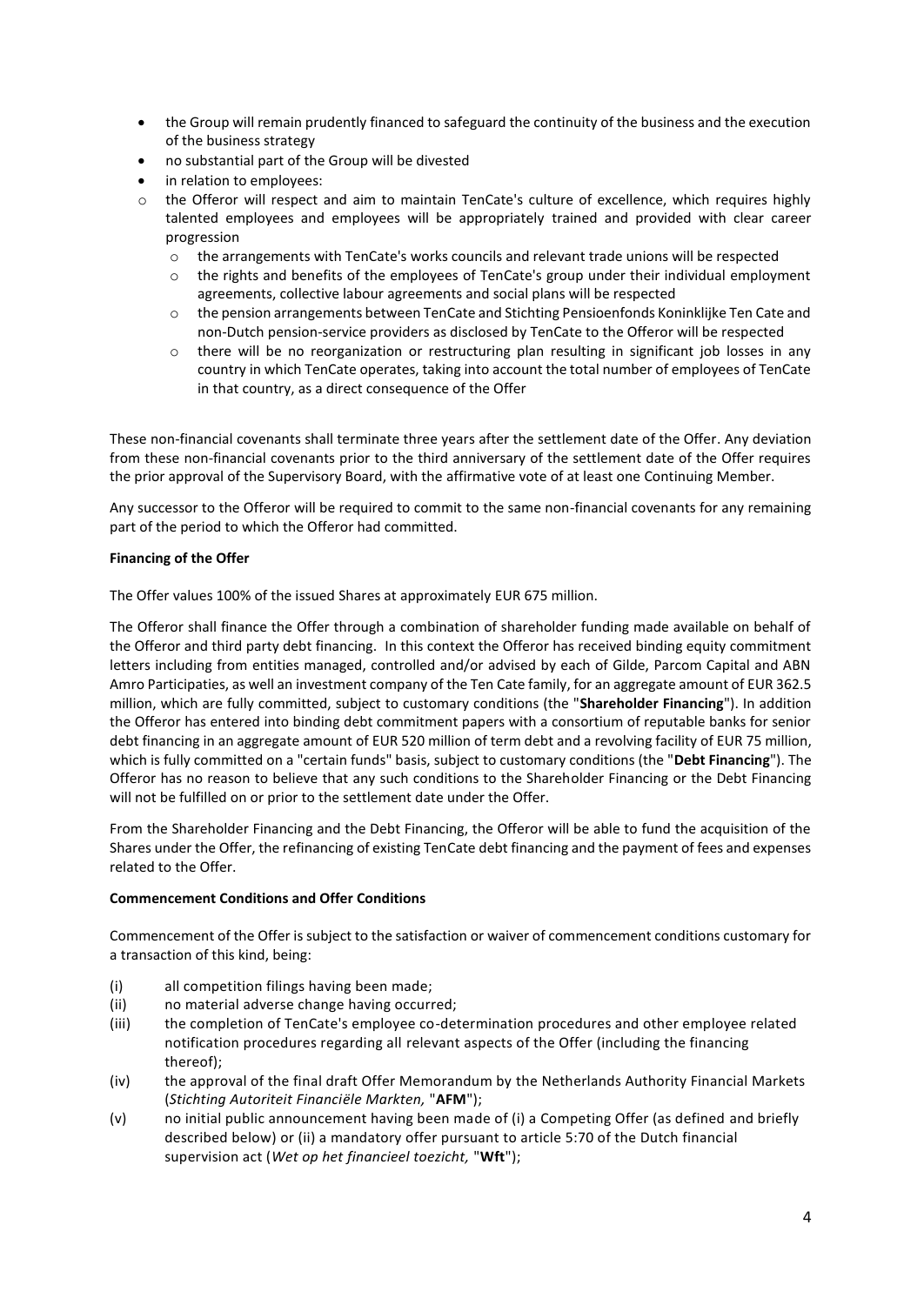- (vi) the Boards not having revoked, modified, amended or qualified their recommendation of the Offer;
- (vii) no notification having been received from the AFM stating that pursuant to Article 5:80 Paragraph 2 of the Wft investment firms shall not be allowed to cooperate with the Offer;
- (viii) no order, stay, judgment or decree having been issued prohibiting the Offer;
- (ix) trading in the Shares not being suspended or ended by Euronext Amsterdam;
- (x) no breach by either party to the merger agreement entered into by TenCate and the Offeror (the "**Merger Agreement**"), unless waived by the other party or remedied;
- (xi) the irrevocable undertakings of Delta Lloyd Deelnemingen Fonds N.V., Delta Lloyd Levensverzekeringen N.V. and Delta Lloyd L European Participation Fund being in full force and effect and not having been breached or terminated, except as approved by the Offeror and TenCate; and
- (xii) the Merger Agreement not having been terminated in accordance with its terms.

If and when made, the consummation of the Offer will be subject to the satisfaction or waiver of the following offer conditions:

- (i) no material adverse change having occurred;
- (ii) the aggregate number of (a) Shares tendered under the Offer, and (b) Shares directly or indirectly held by the Offeror or committed to the Offeror subject only to the Offer being declared unconditional, representing at least 95% of TenCate's issued share capital (*geplaatst kapitaal*) on a fully diluted basis as at the closing date of the Offer, excluding Shares held by TenCate or any of its group companies for its own account as at the closing date of the Offer (the "**Minimum Acceptance Condition**");
- (iii) relevant competition clearances having been received or waiting and other time periods under applicable competition legislation or regulation having expired or lapsed;
- (iv) any review or investigation by the Committee on Foreign Investment in the US ("**CFIUS**") having been concluded, and either: (i) the Offeror and TenCate having received written notice that a determination by CFIUS has been made that there are no unmitigated issues of national security of the United States sufficient to warrant further review or investigation pursuant to Section 721 of the Exon-Florio Amendment to the United States Defense Production Act of 1950, 50 U.S.C. app. § 2170, as amended; or (ii) the President of the United States shall not have acted pursuant to Section 721 of the United States Defense Production Act of 1950 to suspend or prohibit the consummation of the Offer, and the applicable period of time for the President of the United States to take such action shall have expired;
- (v) a period of 60 calendar days having elapsed following notice under Section 122.4(b) of the U.S. International Traffic in Arms Regulations ("**ITAR**") to the U.S. Department of State (DDTC) of the Offer pursuant to the ITAR;
- (vi) no initial public announcement having been made of (i) a Competing Offer (as defined and briefly described below) or (ii) a mandatory offer pursuant to article 5:70 of the Wft;
- (vii) the Boards not having revoked, modified, amended or qualified their recommendation of the Offer;
- (viii) no notification having been received from the AFM stating that pursuant to Article 5:80 Paragraph 2 of the Wft investment firms shall not be allowed to cooperate with the Offer;
- (ix) no order, stay, judgment or decree having been issued prohibiting the Offer;
- (x) trading in the Shares not being suspended or ended Euronext Amsterdam;
- (xi) no breach by either party to the Merger Agreement, unless waived by the other party or remedied;
- (xii) the extraordinary general meeting of Shareholders to be held during the acceptance period under the Offer (the "**EGM**") having adopted the following resolutions; (a) the granting of full release and full and final discharge to the members of the Boards until the date of the EGM, and (b) the appointment of three individuals identified by the Offeror as new members of the Supervisory Board; and
- (xiii) the Merger Agreement not having been terminated in accordance with its terms.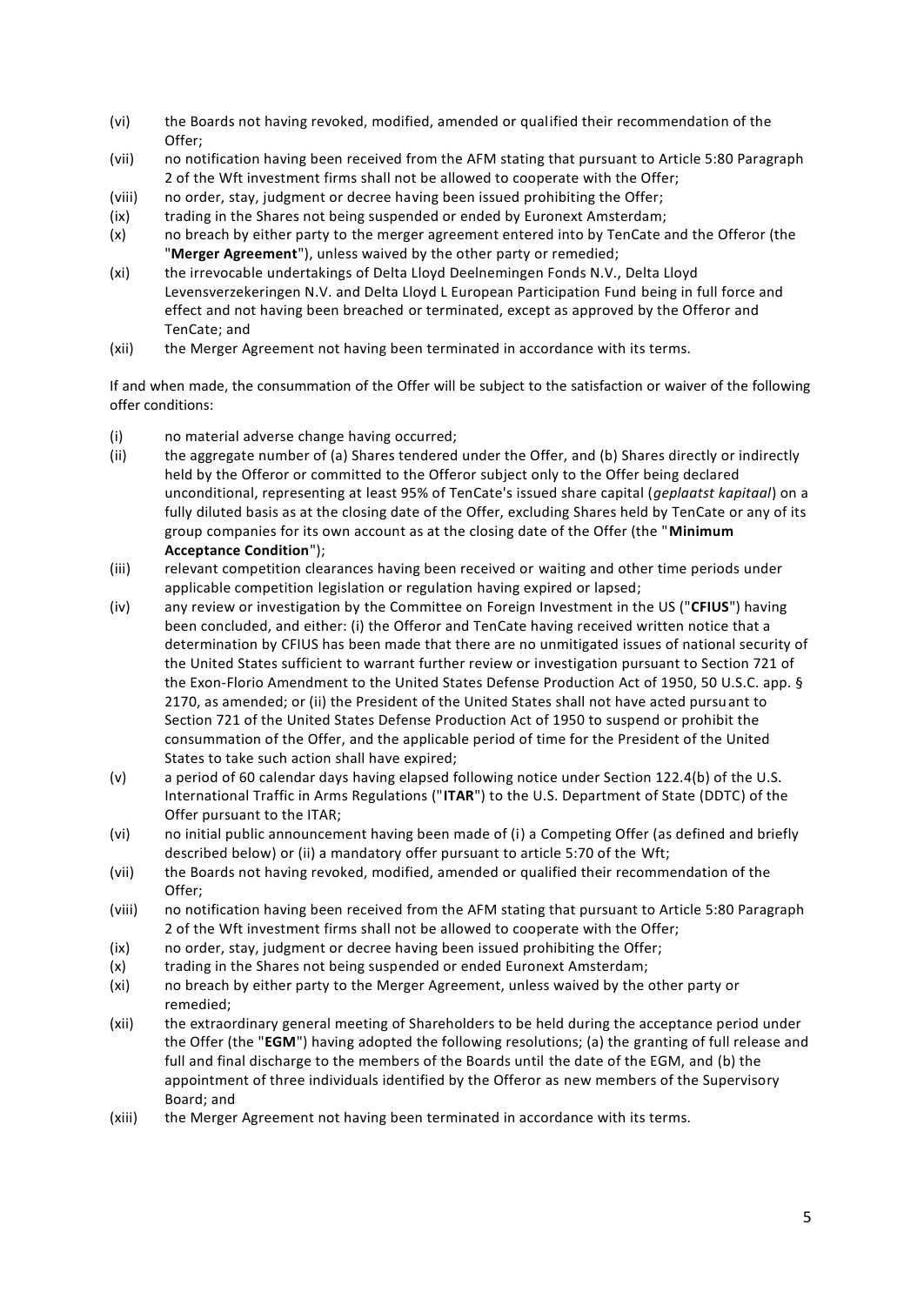The Offeror may waive or partially waive and lower the Minimum Acceptance Condition, unless the Minimum Acceptance Condition, following partial waiver and lowering, will be below 66 2/3%, in which case the prior approval of TenCate's Boards is required.

### **Competing Offer, Termination Fee**

The Company and the Offeror may each terminate the Merger Agreement in the event that a *bona fide* third party makes an offer which, in the reasonable opinion of the Boards, is more beneficial, provided that the consideration per share exceeds the Offer Price by 7.5% (a "**Competing Offer**").

In the event of a Competing Offer, the Offeror will be given the opportunity to match such offer, in which case the Merger Agreement may not be terminated by the Company. As part of the Merger Agreement, the Company has entered into customary undertakings not to solicit third party offers.

If the Merger Agreement is terminated by the Offeror (i) following the announcement of a Competing Offer, or (ii) pursuant to the Boards having revoked, modified, amended or qualified their recommendation of the Offer in breach of the Merger Agreement, TenCate shall pay to the Offeror an amount equal to 0.75% of the aggregate consideration for all issued and outstanding Shares (the "**Termination Fee**").

### **Acquisition of 100%**

The willingness of the Offeror to pay the Offer Price is based on the acquisition of 100% of the Shares. An acquisition of 100% enables termination of the listing and an efficient capital structure (both from a tax and financing perspective), which are important factors in achieving the premium implied by the Offer Price.

If the Offeror acquires 95% or more of the issued Shares, TenCate intends to delist from Euronext Amsterdam promptly and the Offeror intends to initiate the statutory squeeze-out proceedings to obtain 100% of the Shares.

If the Offeror acquires less than 95% of the Shares and decides, in its sole discretion, to waive the Minimum Acceptance Condition, the Offeror intends to utilise any legal measures available to it in order to acquire full ownership of TenCate (e.g. an asset transaction, statutory (cross border) merger or de-merger, contribution of assets and/or cash against issue by TenCate of additional shares).

The Offeror may acquire after settlement the entire business of the Company at the same price and for the same consideration as the Offer Price pursuant to an asset sale, followed by a liquidation of the Company, to deliver such consideration to Shareholders. Any such asset sale and liquidation will require the approval of the Executive Board and Supervisory Board, as well as the approval of the General Meeting of Shareholders.

Any measures (including a possible asset sale, followed by a liquidation of TenCate) shall require the approval of both Continuing Members of the Supervisory Board in the event that it could reasonably be expected to lead to a dilution of the shareholdings of the remaining minority shareholders of TenCate or any other form of unequal treatment which could prejudice or negatively affect the value of the Shares held by the remaining minority shareholders of TenCate.

#### **Envisaged time schedule**

TenCate and the Offeror will seek to obtain all necessary governmental approvals and competition clearances as soon as practicable. The required advice and consultation procedures with TenCate's Central Works Council and the relevant trade unions will start immediately.

The Offeror intends to launch the Offer as soon as practically possible and in accordance with the applicable statutory timetables. For further information explicit reference is made to the Offer Memorandum, which will contain further details regarding the Offer. The Offer Memorandum is expected to be published and the Offer is expected to commence in September or October 2015.

TenCate will hold an informative extraordinary general meeting of Shareholders at least 6 business days before closing of the offer period under the Offer, in accordance with Section 18 paragraph 1 of the Decree.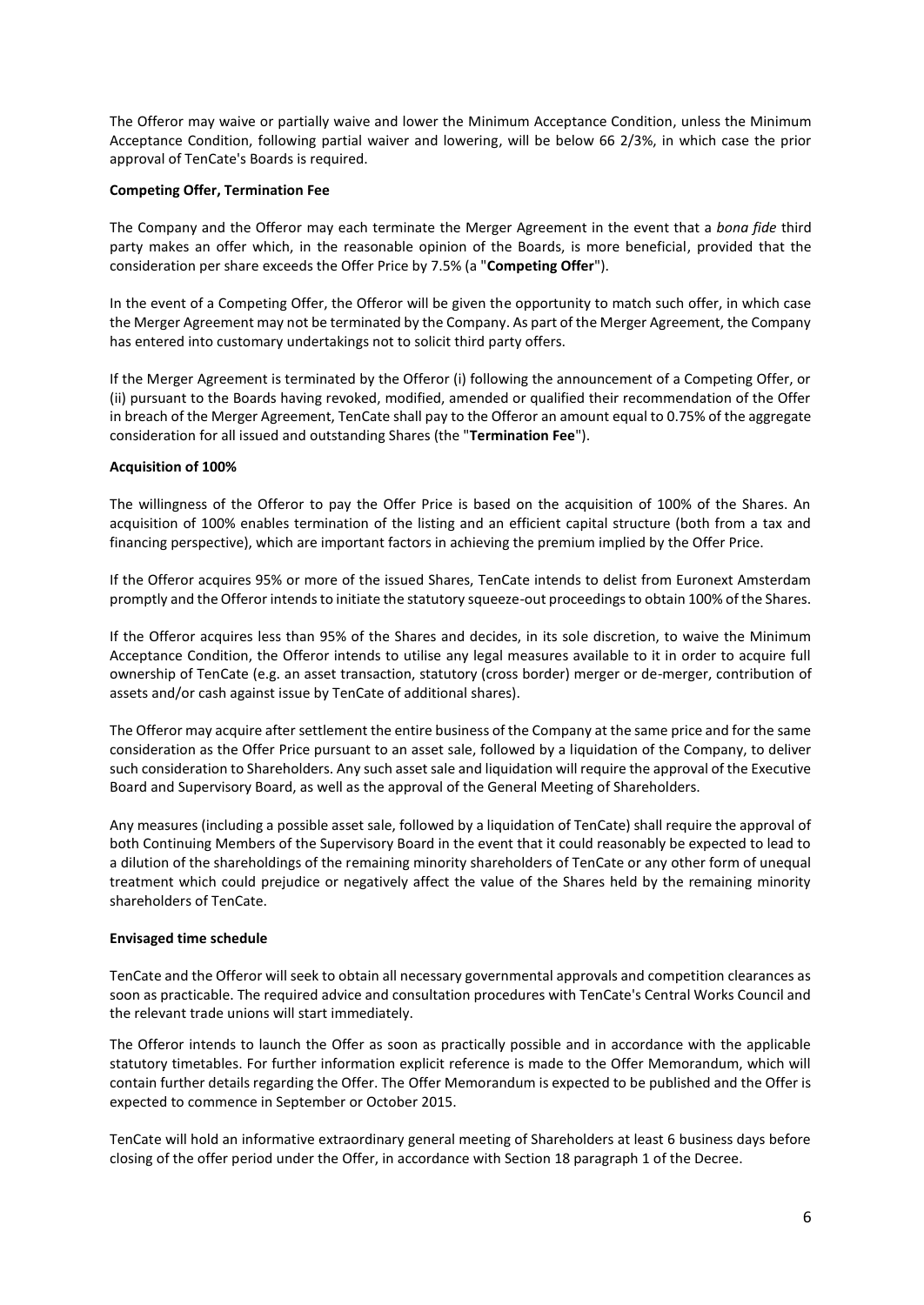## **Advisors**

ABN AMRO Bank N.V. and Rabobank are acting as financial advisors to TenCate and De Brauw Blackstone Westbroek N.V. is acting as legal advisor to TenCate. Allen & Overy is acting as legal advisor to the Supervisory Board. Hill+Knowlton Strategies is acting as communications advisor to TenCate.

ING Corporate Finance is acting as exclusive financial advisor to the Offeror. Clifford Chance is acting as legal advisor to the Offeror.

### **Further information**

The information in this press release is not intended to be complete. For further information explicit reference is made to the Offer Memorandum, which is expected to be published in September or October 2015. This Offer Memorandum will contain further details regarding the Offer.

\*\*\*

Not for publication:

### **Media contacts**:

Hill+Knowlton Strategies Tel: +31 20 404 4707 Ingo Heijnen Ariën Stuijt

### **Investor contacts**:

TenCate Tel: +31 546 544 977 Gert Steens

## **Information on investor call**:

A conference call for analysts and investors will be hosted today (Monday 20 July 2015) at 12.00 CEST Access phone number: +31 20 531 5861 (or from outside the Netherlands: https://www.kpnconferencing.nl/en/countryset-events-operatorwelcome.aspx)

Conference title: TenCate *Please dial in five minutes prior to commencement*

## **About TenCate**

TenCate is a multinational company which combines materials technology and chemical processes in the development and production of functional materials with distinctive characteristics. TenCate products are developed, manufactured and sold around the world. Systems and materials from TenCate come in four areas of application: safety & protection, space & aerospace; infrastructure & environment; sports & recreation. TenCate occupies leading positions in protective fabrics, composites for space and aerospace, antiballistics, geosynthetics and synthetic turf. For more information, please visit www.tencate.com

## **About Gilde**

With offices in the Benelux and DACH region, Gilde Buy Out Partners is a leading European private equity investor in mid-market transactions. Founded in 1982, Gilde has been supporting management teams in over 100 buy out transactions. Gilde manages funds in excess of €2 billion and has a controlling interest in companies such as CID Lines, Roompot, Axa Stenman, Comcave, Spandex, Riri, Teleplan, Powerlines and HG. For more information, visi[t www.gilde.com](http://www.gilde.com/)